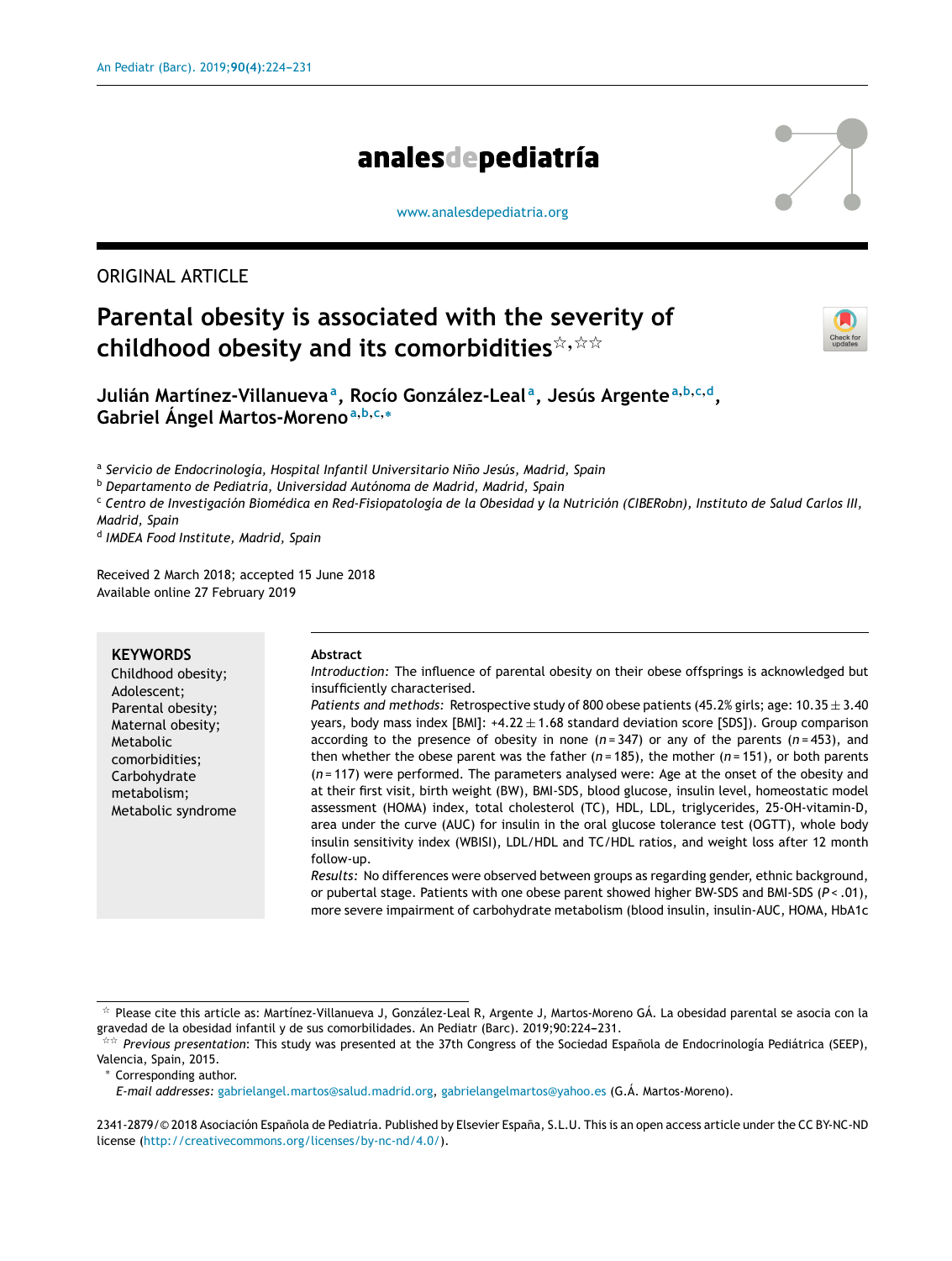[*P* < .01] and lower WBISI [*P* < .05]) than those with no obese parent. Among those patients with a single obese parent, higher BW-SDS, insulin, HOMA, and lower 25-OH-vitamin D (*P* < .05) was observed when obesity was present in the mother. There was a higher prevalence of metabolic syndrome when both parents were obese  $(\chi^2$  = 5.96, P< .05). A total of 132 patients reduced their BMI by  $>$ 1.5 SDS, or their weight by  $>$ 10%, with no influence of the background of parental obesity.

*Conclusions:* Obesity in any parent determines a higher severity of their offspring obesity and metabolic comorbidities, more importantly when obesity is present in the mother or in both parents, but without interference in the options of therapeutic success.

© 2018 Asociación Española de Pediatría. Published by Elsevier España, S.L.U. This is an open access article under the CC BY-NC-ND license ([http://creativecommons.org/licenses/by-nc-nd/](http://creativecommons.org/licenses/by-nc-nd/4.0/) [4.0/](http://creativecommons.org/licenses/by-nc-nd/4.0/)).

### **La obesidad parental se asocia con la gravedad de la obesidad infantil y de sus comorbilidades**

#### **Resumen**

*Introducción:* La influencia de la obesidad parental sobre la de los hijos y sus comorbilidades, aunque asumida, está insuficientemente caracterizada.

*Pacientes y métodos:* Estudio retrospectivo de 800 pacientes obesos (45,2% niñas; edad: 10,35 $\pm$ 3,40 años, índice de masa corporal  $[IMC]: +4,22 \pm 1,68$  *standard deviation score* [SDS]). Se realizaron comparaciones entre grupos según la presencia de obesidad en ningún (n = 347) o algún progenitor (n = 453), diferenciando entre presencia de obesidad en el padre (n = 185), la madre (n = 151) o ambos progenitores (n = 117). Variables consideradas: edad al inicio de la obesidad y en primera consulta, peso neonatal (PRN), IMC-SDS, glucemia, insulinemia, índice *homeostatic model assessment* (HOMA), colesterol total (CT), HDL, LDL, triglicéridos, 25-OHvitamina D, área bajo la curva (AUC) de insulinemia en el test de tolerancia oral a la glucosa (TTOG), *whole body insulin sensitivity index* (WBISI), cocientes LDL/HDL y CT/HDL y reducción ponderal en los 12 primeros meses de seguimiento.

*Resultados:* No hubo diferencias en la distribución por sexo, etnia y pubertad entre grupos. Aquellos pacientes con algún progenitor obeso presentaron mayor PRN-SDS e IMC-SDS (p < 0,01), mayor afectación del metabolismo hidrocarbonado (insulinemia, AUC-insulina, HOMA, HbA1c [p < 0,01] y menor WBISI [p < 0,05]) que aquellos sin ningún progenitor obeso. Entre aquellos con un único progenitor obeso, se observó mayor PRN-SDS, insulinemia y HOMA y menor 25-OHvitamina D (p < 0,05) cuando el antecedente era materno. Existía mayor prevalencia de síndrome metabólico cuando ambos progenitores eran obesos ( $\chi^2$  = 5,96, p < 0,05). De todos ellos, 132 disminuyeron el IMC ≥ 1,5 SDS y/o el peso ≥ 10%, sin influencia del antecedente de obesidad parental.

*Conclusiones:* La obesidad en algún progenitor determina mayor gravedad de la obesidad y de las alteraciones del metabolismo hidrocarbonado en sus hijos; acentuándose cuando la obesidad es materna o de ambos progenitores, pero sin influir en la posibilidad de éxito terapéutico.

 $© 2018 Asociación Española de Pediatría. Publicado por Elsevier España, S.L.U. Este es un$ artículo Open Access bajo la licencia CC BY-NC-ND [\(http://creativecommons.org/licenses/by](http://creativecommons.org/licenses/by-nc-nd/4.0/)[nc-nd/4.0/](http://creativecommons.org/licenses/by-nc-nd/4.0/)).

## **Introduction**

The socioeconomic changes that have taken place in recent decades have led to the development of new dietary habits and more sedentary lifestyles, which in turn facilitate the development of obesity in current generations of children and adolescents.<sup>[1](#page-6-0)</sup> In addition, children of obese parents may be at an even higher risk of obesity due to the combination of the inluence of dietary habits in the household and a greater genetic susceptibility to the disease. In fact, a considerable percentage of the children and adolescents that are currently obese have obese parents.

It has been well established that certain dietary and nutritional patterns in families can trigger obesity in their younger members. Methods involving direct observation have been used to identify behavioural components in family meals (interpersonal relationships and relationships with food) that are beneficial or deleterious as concerns childhood obesity,<sup>[2](#page-6-0)</sup> evidencing that the influence of the family extends beyond the parents. Children who live with grandparents, figures who are increasingly involved in their care, are at greater risk of developing obesity.<sup>[3](#page-6-0)</sup> Grandparents tend to indulge and overfeed their grandchildren and to spare them from physical tasks, increasing their risk of obesity. The underlying motivation for this behaviour is

# **PALABRAS CLAVE**

Obesidad pediátrica; Adolescente; Obesidad parental; Obesidad materna; Comorbilidades metabólicas; Metabolismo hidrocarbonado; Síndrome metabólico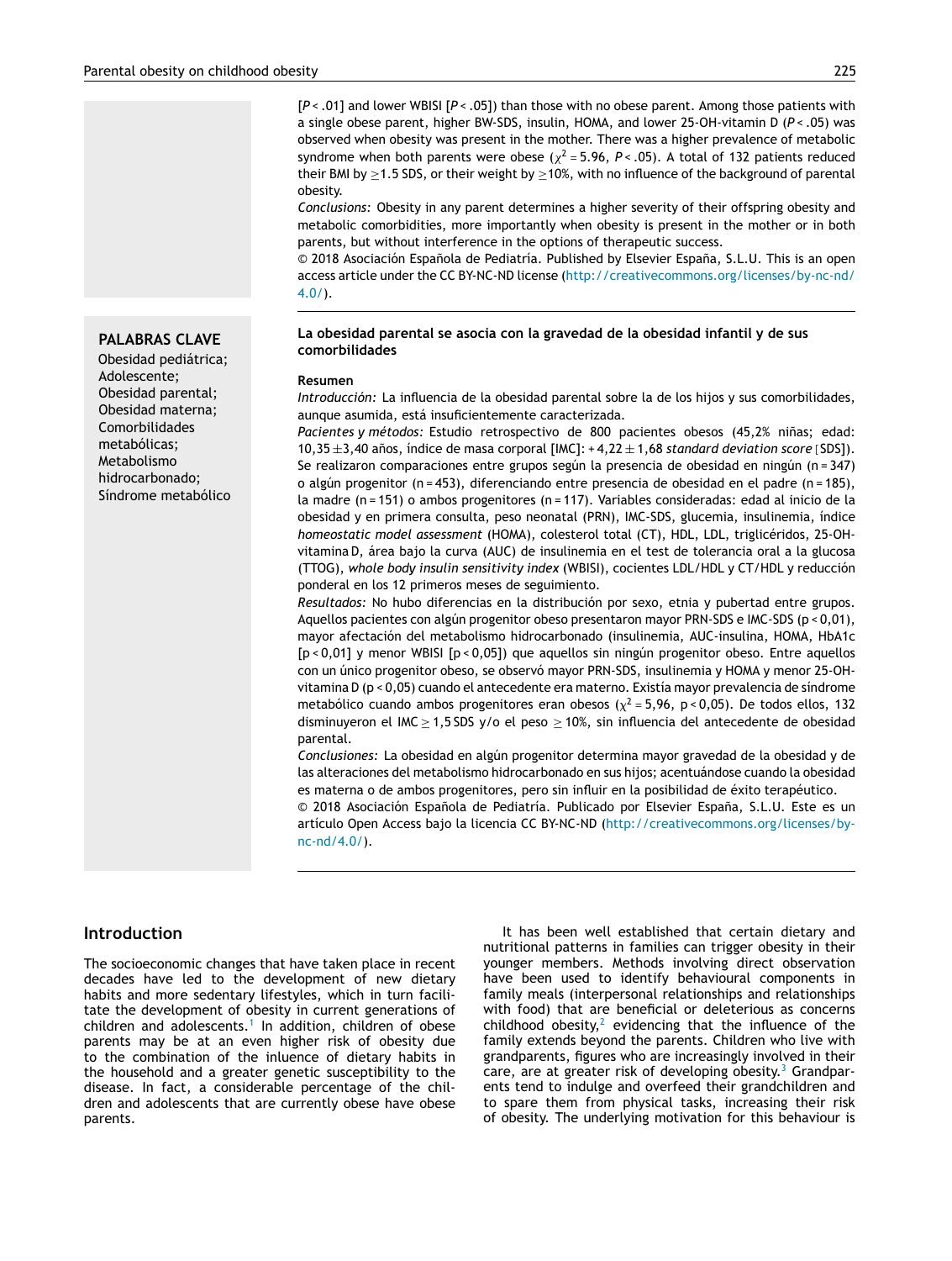their affection for the child and is influenced by personal experiences, misunderstandings and a low awareness of the adverse health effects of obesity.<sup>[3](#page-6-0)</sup>

Parents and their weight status influence the development of obesity in their children as well as the outcome of treatment. Various studies have highlighted differences between parents in their perception of paediatric obesity as a disease and in their attitude towards obesity in their children, but did not assess the presence of obesity in the parents themselves. Broadly speaking, a large percentage of parents have an inaccurate perception of the weight status of their children, which is associated with a 12-fold increase in the probability of having an obese child, $4$  and delegate the responsibilities associated with paediatric obesity to schools and public institutions.<sup>[5](#page-6-0)</sup> Recent studies in children and adolescents enrolled in weight loss programmes with parental involvement have reported that non-obese parents have a better understanding of the interventions involved in the treatment of obesity associated with better communication with the provider, including more careful listening and spending the necessary time to explain the recommen-dations on the part of the latter.<sup>[6](#page-6-0)</sup> There are also studies demonstrating that weight loss programmes are less likely to be successful in children with obese parents or siblings, and some have described a poorer response to treatment in association with maternal obesity. Parental comorbidities correlated to obesity have also been associated with poorer outcomes of treatment of paediatric obesity, with a stronger association when both parents had comorbidities. Other studies have established that parental weight loss has a significant impact on treatment outcomes in obese children. Overall, a small number of studies suggest that parental obesity may influence the outcomes of treatment of obesity in children and adolescents. However, the role of parental obesity in the severity of paediatric obesity and its associated comorbidities is still under debate, and its potential impact on treatment outcomes has yet to be adequately established.<sup>[7](#page-6-0)</sup>

For this reason, the main goal of our study was to analyse the severity of obesity, the presence of metabolic comorbidities and the response to treatment in obese children and adolescents in relation to the presence of obesity in one or both parents, additionally assessing the potential influence of the specific parent affected by obesity.

# **Patients and methods**

We conducted a retrospective study in 800 obese patients (361 [45.2%] female and 439 [54.8%] male) aged  $10.35 \pm 3.40$ years (range, 0.33-17.84 years) and with a body mass index (BMI) *z*-score of  $4.22 \pm 1.68$  managed in the obesity clinic of the Department of Endocrinology in a tertiary care hospital between 2009 and 2014, recording the BMI of parents after measuring the weight and height of both parents, and with a 1-year follow-up. Of all the included patients, 434 (54.2%) were in the prepubertal stage (Tanner stage I) and 366 (45.8%) in the pubertal stage (Tanner stage  $>$  II). Most of the patients in the cohort were Caucasian (*n* = 599; 72.7%) or Hispanic (*n* = 179; 21.7%).

In every patient, the following variables were recorded and standardised in the initial visit to the clinic: weight, height, BMI $8,9$  and systolic and diastolic blood pressures<sup>[10](#page-6-0)</sup> (mean of 3 measurements taken with a Critikon®-Dinamap™ 8100 vital signs monitor). We considered patients obese if their BMI *z*-score was 2 or greater based on Spanish reference growth Charts $8$  and the standards of the International

Obesity Task Force (IOTF). $9$  [W](#page-6-0)e retrieved the age at onset of obesity and the birth weight (BW), which we standardised for sex and gestational age.<sup>[11](#page-6-0)</sup> The initial evaluation included measurement of the serum levels of glucose, insulin, glycated haemoglobin (HbA1c), uric acid, total cholesterol (TC), high-density lipoprotein (HDL) cholesterol, low density lipoprotein (LDL) cholesterol, triglycerides, 25-hydroxy vitamin D, thyroid-stimulating hormone (TSH) and free thyroxine (fT4) after 12 h fasting. AWe did not find significant differences between the groups(OGTT; 1.75 mg glucose/kg weight to a maximum of 75 g). We calculated the area under the curve (AUC) of glucose and insulin applying the following formula:  $0.25 \times$  basal level + 0.5  $\times$  half-hour value +  $0.75 \times 1$ -hour value + 0.5 2-hour value. We calculated the Homeostatic Model Assessment (HOMA) index as basal glucose (mg/dL)  $\times$  basal insulin ( $\mu$ IU/mL)/405, and the whole-body insulin sensitivity index (WBISI) as 10 000/(fasting glucose  $\times$  fasting insulin  $\times$  mean OGTT glucose  $\times$  mean OGTT insulin)<sup>1/2</sup>.<sup>[12](#page-6-0)</sup> Metabolic syndrome (MS) was diagnosed in patients aged more than 10 years (*n* = 454; 56.8%) according to the criteria proposed by the International Diabetes Federation (IDF).

Once obesity was diagnosed and underlying organic diseases excluded, all patients were managed with conservative treatment based on 3 main components: (1) behavioural modification with the aim of eating slower, eating smaller portions and organising the timing of meals (based on classical conditioning, reinforcement theory and the identification and control of negative automatic thoughts); (2) dietary recommendations (adequate distribution of food groups in a weekly programme without specific calorie restrictions, with energy restriction pursued indirectly through slower eating), and (3) physical indication (prescription of 1 h a day of aerobic play or exercise adapted to the age and circumstances of the patient, recommending a progressive increase in intensity). Follow-up clinical evaluations were scheduled as follows, independently of the severity of obesity: initial visit, first follow-up evaluation at 1 month, and follow-up evaluations every three months thereafter. We encouraged all members of the family to get involved in implementing the given recommendations with the aim of facilitating adherence in the patient.

We considered that patients had achieved significant weight loss if they succeeded in decreasing their BMI *z*-score by 1.5 points and/or their weight by 10% or more in the 12 months of follow-up.

We compared patients based on parental obesity  $(M) > 30 \text{ kg/m}^2$  initially classifying them in 2 groups (no parent with obesity [NO group, *n* = 347] versus at least 1 parent with obesity [OB group, *n* = 453]), subsequently comparing patients in the OB group based on whether obesity was present in only 1 parent (1-OB; *n* = 336) or in both (2-OB; *n* = 117). In the subset with only 1 obese parent, we compared patients with an obese father (F, *n* = 185) to patients with an obese mother (M;  $n = 151$ ).

We performed the statistical analysis with the Statistical Package for Social Sciences (SPSS) version 15.0 (MapInfo Corporation, Troy, NY, USA). We used the Kolmogorov-Smirnov test to assess the normality of the distribution of the variables under study (the variables fitting a normal distribution were blood glucose, TC and LDL cholesterol). For normallydistributed variables, we compared independent groups by means of the Student *t* test, and for all others (with a nonnormal distribution) we used the Mann-Whitney *U* test. We compared the proportions of patients with MS in different groups using the  $\chi^2$  test. We defined statistical significance as a *P*-value of less than .05.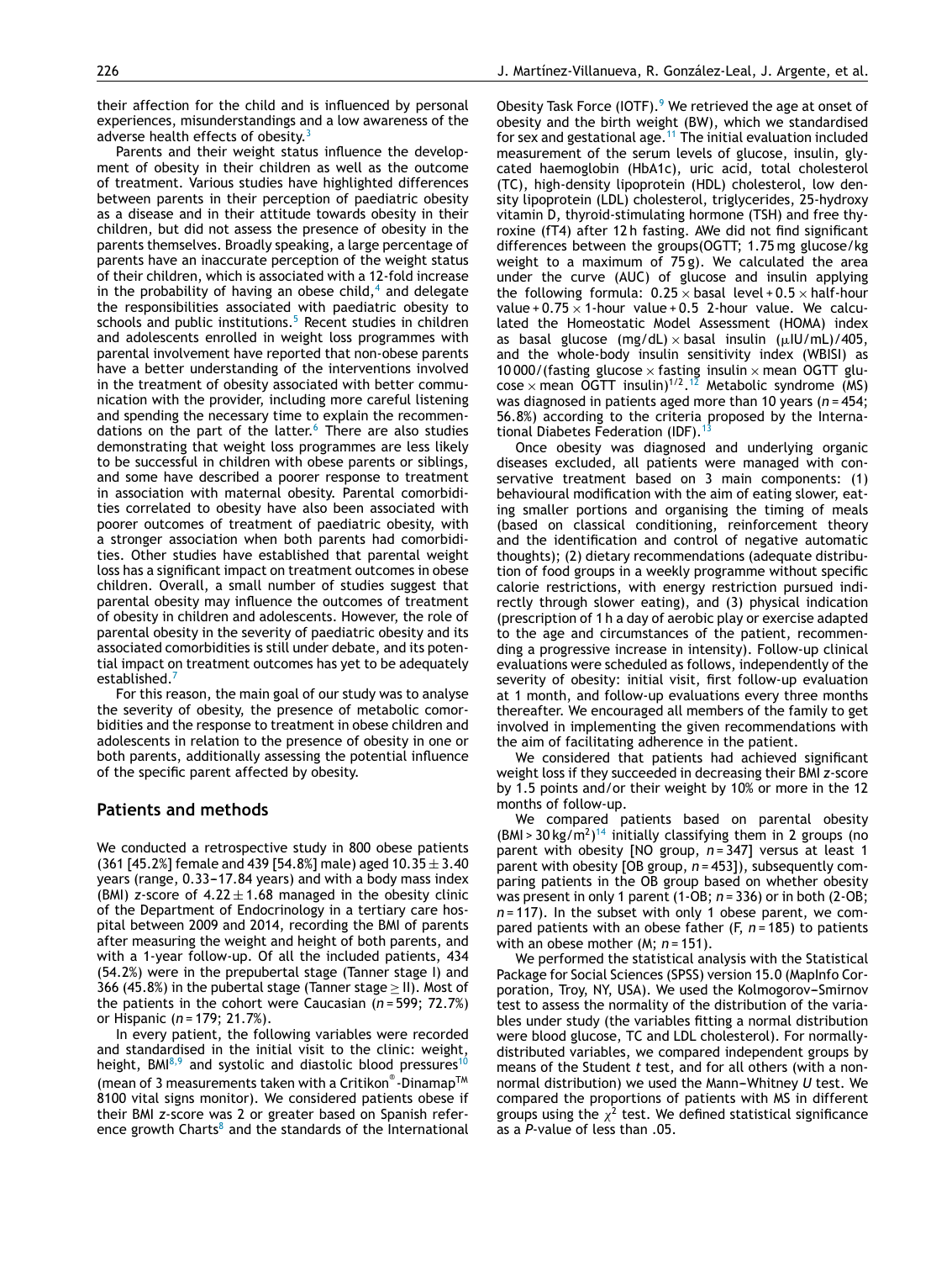Although the study was to include every patient meeting the specified criteria managed in the 2009-2014 period, we still estimated the sample size required to achieve the established objectives. Assuming a prevalence of hyperinsulinaemia of 30% in the group of patients without obese parents, the size required per group to detect an expected increase of 10% in the prevalence of hyperinsulinaemia in patients with at least 1 obese parent versus those without obese parents with an alfa error of 5% and a beta error of 10% was *n* = 362.

## **Results**

We did not find significant differences between the groups (NO vs OB; 1-OB vs 2-OB; F vs M) in sex, ethnicity and pubertal development distributions or in the ages at onset of obesity and at the initial visit (Table 1).

## **Presence vs absence of parental obesity parental (NO vs OB)**

Patients in the OB group, that is, with at least one obese parent (father, mother or both) had higher BW *z*-scores and higher BMI *z*-scores at the time of the first visit compared to those without an obese parent (NO vs OB, *P* < .01). We also found a higher frequency of carbohydrate metabolism abnormalities in the OB group, with higher values of blood insulin, the insulin AUC, the HOMA index and HbA1c (all with *P < .*01) and lower values of the WBISI (*P* < 0.05), although the blood glucose levels and the glucose AUC were similar in both groups (Table 1; [Fig.](#page-4-0) 1). Triglyceride levels tended to be higher in patients in the OB group, but the difference was not statistically significant ( $P = .076$ ). We did not find any differences in any of the other variables under study. When we compared patients without obese parents with patients whose parents were both obese (NO vs 2-OB), we found similar results (Table 1).

#### **Number of obese parents**

We found a higher prevalence of MS ( $\chi^2$  = 5.96; P < .05) in patients with 2 obese parents (23.08%) compared to patients with one obese parent (15.77%) and patients without obese parents (13.54%). Patients with 2 obese parents had higher BW *z*-scores (*P < .*01) and higher BMI *z*-scores in the initial visit (*P < .*05) compared to patients with a single obese parent. When it came to metabolic comorbidities, patients with 2 obese parents had higher TC/HDL ratios (*P < .*05) (Table 1; [Fig.](#page-4-0) 2). We did not find any significant differences in any of the other variables under study (Table 1).

#### **Influence of the affected parent**

In the group of patients with 1 obese parent, we found higher BW *z*-scores, insulin levels, and HOMA index values and lower levels of 25-hydroxy vitamin D in the subset in whom the obese parent was the mother (*P < .*05 for all analyses). Patients with an obese mother also tended to have higher BMI *z*-scores, but this difference was not significant (Table 1; [Fig.](#page-5-0) 3). We did not find statistically significant differences in any of the other variables under study.

#### **Response to treatment**

Of the total patients in the cohort (*n* = 800), 132 (16.5%) achieved a significant weight loss in 12 months of treatment (reduction of BMI  $z \ge 1.5$  points and/or body weight  $\ge 10\%$ ),

### **Table 1** Comparison of patients by parental obesity group.

|                                    | 2 non-obese<br>parents $(n=347)$ | At least 1 obese<br>parent $(n=453)$ | 2 obese parents<br>$(n = 117)$ | Obese father<br>$(n = 185)$ | Obese mother<br>$(n = 151)$ |
|------------------------------------|----------------------------------|--------------------------------------|--------------------------------|-----------------------------|-----------------------------|
| Age (years)                        | $10.27 \pm 3.5$                  | $10.37 \pm 3.31$                     | $10.06 \pm 3.61$               | $10.39 \pm 3.27$            | $10.59 \pm 3.11$            |
| Age at onset of obesity<br>(years) | 6.41 $\pm$ 3.2                   | $6.25 \pm 3.11$                      | $6.28 \pm 3.01$                | $5.99 \pm 3.33$             | $6.55 \pm 2.9$              |
| BW <sub>z</sub>                    | $0.14 \pm 1.4$                   | $0.39 \pm 1.45$                      | $0.7 \pm 1.6$                  | $0.13 \pm 1.26$             | $0.45 \pm 1.5$              |
| Height z                           | $0.94 \pm 1.28$                  | $1.04 \pm 1.18$                      | $0.97 \pm 1.28$                | $1.09 \pm 1.09$             | $1.03 \pm 1.23$             |
| Target height z                    | $-0.26 \pm 0.97$                 | $-0.34 \pm 0.98$                     | $-0.23 \pm 0.96$               | $-0.23 \pm 0.96$            | $-0.40 \pm 1.00$            |
| BMI <sub>z</sub>                   | $3.91 \pm 1.46$                  | $4.46 \pm 1.80$                      | $4.82 \pm 2.07$                | $4.20 \pm 1.52$             | $4.52 \pm 1.87$             |
| Basal glucose (mg/dL)              | $92.60 \pm 6.53$                 | $92.89 \pm 7.04$                     | $92.02 \pm 7.17$               | $92.87 \pm 6.48$            | $93.59 \pm 7.55$            |
| Basal insulin $(\mu U/mL)$         | $13.05 \pm 6.80$                 | $15.45 \pm 11.15$                    | $16.52 \pm 12.76$              | $14.02 \pm 7.6$             | $16.31 \pm 13.10$           |
| <b>HOMA</b>                        | $3.01 \pm 1.64$                  | $3.59 \pm 2.75$                      | $3.80 \pm 3.00$                | $3.23 \pm 1.87$             | $3.84 \pm 3.35$             |
| Insulin AUC $(\mu U/mL)$           | 84.50 $\pm$ 49.33                | $101.49 \pm 64.22$                   | $103.47 \pm 61.85$             | $93.52 \pm 56.54$           | $109.17 \pm 73.23$          |
| WBISI                              | $3.79 \pm 1.99$                  | $3.41 \pm 1.75$                      | $3.18 \pm 1.65$                | $3.64 \pm 1.79$             | $3.31 \pm 1.78$             |
| Total cholesterol<br>(mg/dL)       | $158.44 \pm 28.68$               | $159.04 \pm 31.01$                   | $158.98 \pm 32.75$             | $161.29 \pm 31.02$          | $156.26 \pm 29.54$          |
| LDL cholesterol (mg/dL)            | $96.34 \pm 24.29$                | $96.76 \pm 25.97$                    | $98.09 \pm 28.60$              | $97.74 \pm 24.36$           | $94.49 \pm 25.71$           |
| Triglycerides (mg/dL)              | $77.97 \pm 50.52$                | $82.94 \pm 52.02$                    | $82.53 \pm 48.46$              | $83.37 \pm 56.10$           | $82.72 \pm 49.76$           |
| 25-hydroxy vitamin D<br>(ng/mL)    | $23.05 \pm 9.45$                 | $21.15 \pm 8.31$                     | $23.37 \pm 10.37$              | $22.89 \pm 7.96$            | $19.40 \pm 8.35$            |

AUC, area under the curve; BMI, body mass index; BW, birth weight; WBISI, whole body insulin sensitivity index; *z*, *z*-score.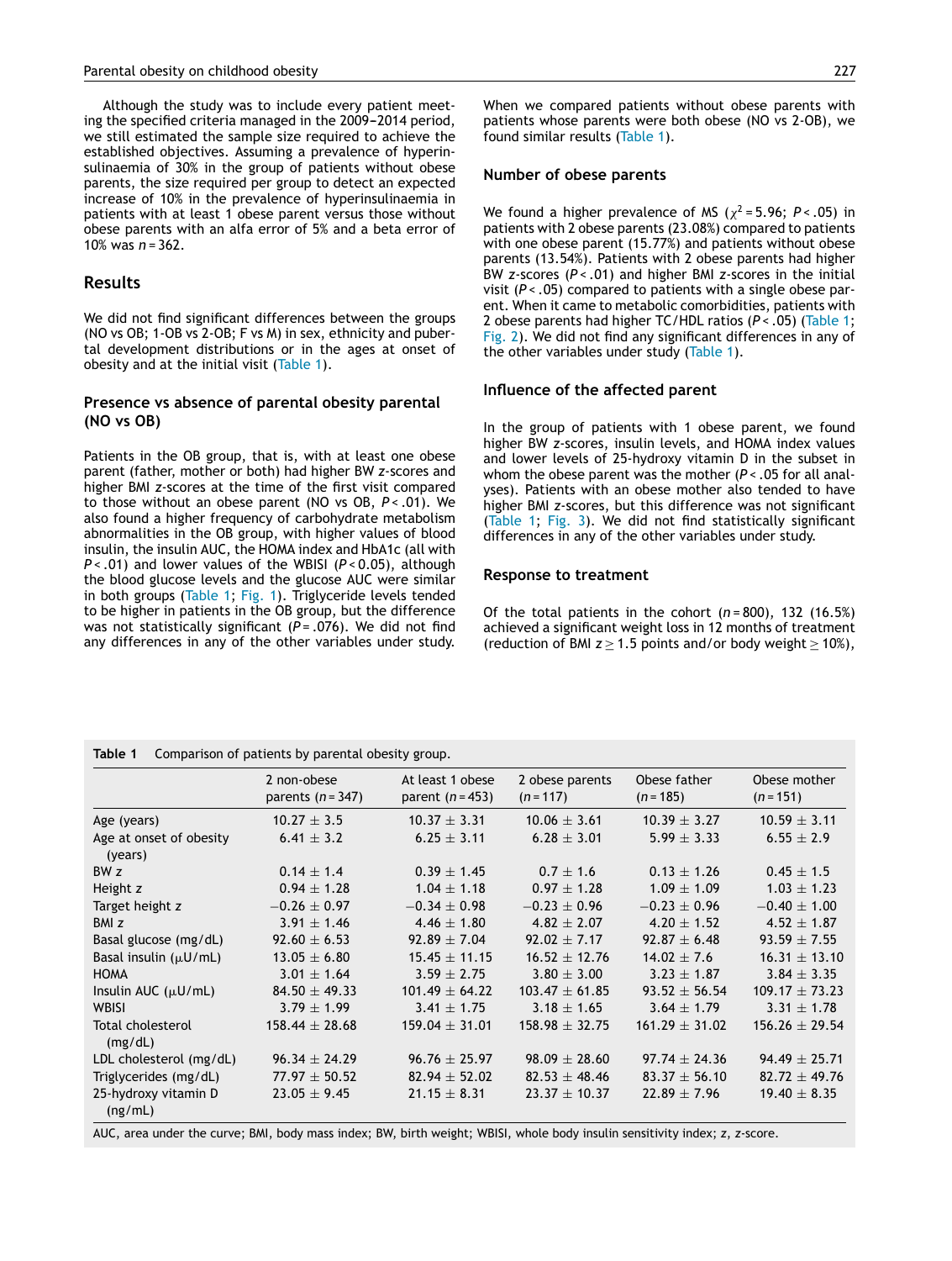<span id="page-4-0"></span>

**Figure 1** Comparison of the group without an obese parent (NO) and the group with obesity in at least 1 parent (OB). Data expressed as mean  $\pm$  standard error.



**Figure 2** Comparison of the group with 1 obese parent (1-OB) and the group with 2 obese parents (2-OB). Data expressed as mean  $\pm$  standard error.

and we found no significant differences in the percentage of patients that achieved significant weight loss based on the number of parents with obesity (0, 1 or 2).

### **Discussion**

The results of our study show that parental BMI has an impact on some characteristics of paediatric obesity and its comorbidities.

Children and adolescents with at least one obese parent had higher BWs and more severe obesity (based on the BMI) at the time of the initial consultation. These 2 features were exacerbated in patients with 2 obese parents. Although this association is controversial, it is supported by the work of other authors, especially as concerns the impact on younger children (age < 10 years), and it may also be important in the development or persistence of obesity in adulthood.<sup>15--</sup>

In the group with a single obese parent, when the affected parent was the mother, children and adolescents had higher BWs and tended to have a higher BMI at the time of seeking care for obesity. The association of maternal

obesity with foetal macrosomia and an increased risk of obesity and metabolic comorbidities later in life is well established.<sup>[18,19](#page-6-0)</sup> Our study suggests that this association is stronger when the mother is affected as opposed to the father. This maternal influence may be explained-at least in part--by the presence of prenatal and perinatal factors associated to the development of obesity in future stages of life. $20-22$ 

As for the disorders of carbohydrate metabolism associated with obesity, insulin resistance (IR) was more severe in patients in the OB group. However, this was not the case of blood glucose levels, which were similar across de sample and independent of parental obesity. Despite the challenges in defining IR described by some authors,  $23$  previous studies conducted by our group<sup>[24,25](#page-7-0)</sup> and collaborative studies con-ducted in Spain<sup>[26](#page-7-0)</sup> have demonstrated that IR is much more frequent than abnormal glucose levels in obese children (a feature that differentiates this population from adults). Furthermore, this outcome corroborates the findings of previous studies that have also described an increased risk of IR and a higher prevalence of hyperinsulinaemia in patients with obese parents, associating this factor with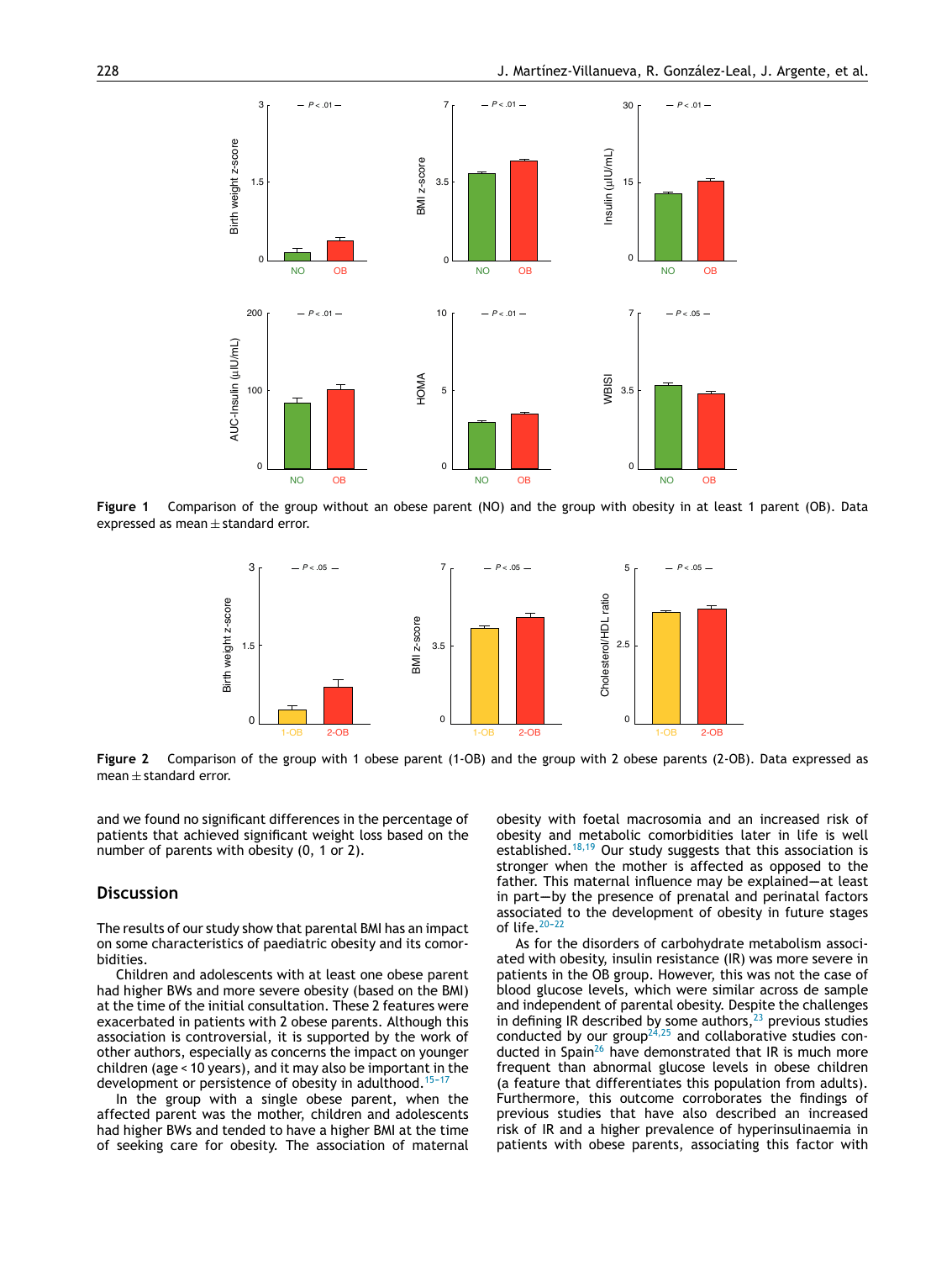<span id="page-5-0"></span>

**Figure 3** Comparison of the group with paternal obesity (F) versus the group with maternal obesity (M). Data expressed as mean  $\pm$  standard error.

other cardiovascular risk factors (obesity, dyslipidaemia and high blood pressure) characteristic of MS, which in our cohort was more prevalent in patients whose parents were both obese, $27-29$  although it is important to consider that Halvorsen et al. also found an association between the presence of cardiovascular risk factors and MS in parents and children, independently of the BMI of either. In the opinion of Monzani et al., parental obesity is the sole risk factor required for the development of MS in childhood, unlike adolescence, when obesogenic habits are also at play.

We ought to mention that the definition of MS used in our study was restricted to patients aged more than 10 years, and that the prevalence found would have been higher had we applied paediatric criteria covering a broader age range. We chose to apply the criteria of the IDF to define MS due to the current lack of consensus in the international literature regarding the appropriateness of diagnosing MS in the paediatric age group. Thus, while specific scientific criteria have been proposed for its definition in the paediatric population, there are also authors that disagree with the use of this diagnosis at early ages and instead recommend (as does the IDF) the diagnosis and treatment of each individual metabolic disorder, refraining from the use of MS as a diagnostic category.<sup>[13](#page-6-0)</sup>

In our sample, parental obesity was also associated with a higher prevalence of MS, an association that was strongest when both parents were obese, thus representing an increased risk of future cardiovascular and metabolic disease in children and adolescents. In fact, the prevalence of MS in our cohort was higher compared to other studies that have also found an association between MS and obesity in one or both parents.  $30,31$  This could be related to the greater severity of obesity in the patients included in our study (as evinced by the high mean BMI *z*-score) and to our sample coming from a hospital cohort where the detection of metabolic disturbances by the primary care clinicians that refer patients to specialty care may have been a source of bias. In spite of this, we found no significant differences between groups in the lipid profile, save for a higher TC/HDL ratio in patients with two obese parents, contrary to other studies that did find higher triglyceride and LDL-cholesterol levels and lower levels of HDL-cholesterol in children and adolescents with obese parents and with  $MS, <sup>27,28</sup>$  $MS, <sup>27,28</sup>$  $MS, <sup>27,28</sup>$  although this could have been due to the lower mean age of the patients in our study.

The comparison of metabolic comorbidities in patients with one obese parent showed that IR was more severe in cases associated with maternal obesity. This finding corroborates previous evidence demonstrating the influence of maternal obesity on the development of IR and obesity, even in children born with a normal weight for gestational age,  $32$ and contributes novel information on the difference in comparison with paternal obesity.

Another salient finding was that the levels of 25-hydroxy vitamin D were lower in patients whose mothers were obese. The association between obesity and vitamin D is a subject that currently attracts considerable interest, including obesity in the collection of risk factors for vitamin D insufficiency and deficiency.[33](#page-7-0) These risk factors may affect several members of a family sharing similar dietary and leisure habits. However, the association between maternal obesity and the levels of 25-hydroxy vitamin D in children has not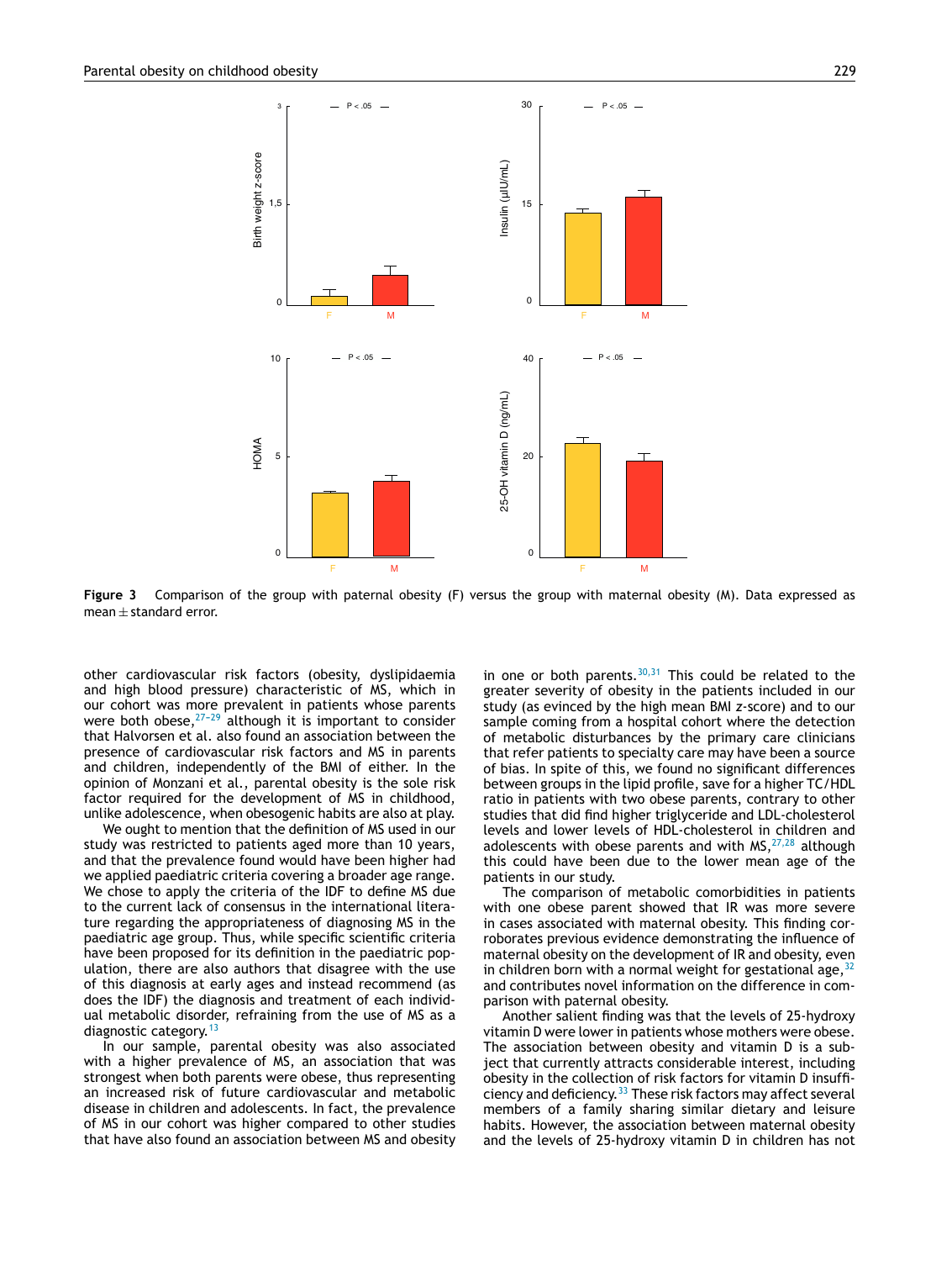<span id="page-6-0"></span>been studied extensively, although there is evidence that the presence of vitamin D deficiency in the mother secondary to obesity during pregnancy may play a role in this association, among other possible factors.

Contrary to expectations, a novel finding of our study was that a positive parental history of obesity had no impact on the likelihood of responding favourably to conservative treatment, as previously described, in the 12 months of follow-up. This finding diverged from the scarce data on the subject reported in the literature, which suggests that parental obesity is associated with poorer outcomes of treatment in obese children and adolescents.<sup>7</sup> There is no question that the involvement of the family, independently of the BMI, is one of the key factors that determine a satisfactory response to treatment. $35-37$  However, our results suggest that parents with obesity are also capable of promoting healthy habits in their offspring, with a success rate similar to that found in non-obese parents. Furthermore, witnessing the challenges and the comorbidities experienced by their parents may inspire children (especially older ones) to take measures for weight control independently. However, keeping records of the degree to which the parents of patients implemented the recommendations and of changes in the weight status of the former would have provided additional information on this aspect, and the lack of such records was a limitation of our study.

Our study is not free from the limitations intrinsic to cohort studies, including the impossibility of establishing causal relationships (only association can be established) and the time required to achieve the necessary sample size and complete the follow-up, which may have an impact on the homogeneity of the conditions under which subjects participate in the study.

In conclusion, the results of our retrospective study on a large cohort of paediatric patients with obesity demonstrate that a history of obesity in a parent is associated with greater severity of paediatric obesity and the associated IR in their obese offspring, an association that is stronger when it is the mother or both parents who are obese. Nevertheless, a positive parental history of obesity does not have a negative impact on the probability of successful treatment.

# **Conflicts of interest**

The authors have no conflicts of interest to declare.

## **References**

- 1. Lifshitz F, Lifshitz JZ. Globesity: the root causes of the obesity epidemic in the USA and now worldwide. Pediatr Endocrinol Rev. 2014;12:17-34.
- 2. Berge JM, Rowley S, Trofholz A, Hanson C, Rueter M, MacLehose RF. Childhood obesity and interpersonal dynamics during family meals. Pediatrics. 2014;134:923-32.
- 3. Li B, Adab P, Cheng KK. The role of grandparents in childhood obesity in China - evidence from a mixed methods study. Int J Behav Nutr Phys Act. 2015;12:91.
- 4. McKee C, Long L, Southward LH, Walker B, McCown J. The role of parental misperception of child's body weight in childhood obesity. J Pediatr Nurs. 2016;31:196-203.
- 5. Wolfson JA, Gollust SE, Niederdeppe J, Barry CL. The role of parents in public views of strategies to address childhood obesity in the United States. Milbank Q. 2015;93:73-111.
- 6. Wong MS, Showell NN, Bleich SN, Gudzune KA, Chan KS. The association between parent-reported provider communication quality and child obesity status: Variation by parent

obesity and child race/ethnicity. Patient Educ Couns. 2017;100: 1588-97

- 7. Nielsen LA, Nielsen TR, Holm JC. The impact of familial predisposition to obesity and cardiovascular disease on childhood obesity. Obes Facts. 2015;8:319-28.
- 8. Hernández M, Castellet J, Narvaiza JL, Rincón JM, Ruiz I, Sánchez E, et al. Curvas y tablas de crecimiento. Instituto de Investigación sobre Crecimiento y Desarrollo, Fundación Faustino Orbegozo. Madrid: Editorial Garsi; 1988.
- 9. Cole TJ, Bellizzi MC, Flegal KM, Dietz WH. Establishing a standard definition for child overweight and obesity worldwide: international survey. BMJ. 2000;320:1240-5.
- 10. National High Blood Pressure Education Program Working Group on High Blood Pressure in Children and Adolescents. The Fourth Report on the diagnosis, evaluation, and treatment of high blood pressure in children and adolescents. Pediatrics. 2004:114:555-76.
- 11. Carrascosa Lezcano A, Fernández Longás A, Yeste Fernández D, García-Dihinx Villanova J, Romo Montejo A, Copil Copil A, et al. Estudio transversal español de crecimiento 2008, Parte I: valores de peso y longitud en recién nacidos de 26-42 semanas de edad gestacional. An Pediatr. 2008;68:544-51.
- 12. Martos-Moreno GÁ, Kratzsch J, Körner A, Barrios V, Hawkins F, Kiess W, et al. Serum visfatin and vaspin levels in prepubertal children: effect of obesity and weight loss after behavior modifications on their secretion and relationship with glucose metabolism. Int J Obes (Lond). 2011;35:  $1355 - 62$ .
- 13. Alberti G, Zimmet P, Kaufman F, Tajima N, Silink M, Arslanian S, et al. The IDF consensus definition of the metabolic syndrome in children and adolescents. Brussels, Belgium: IDF Communications; 2007.
- 14. Organización Mundial de la Salud. Obesidad y sobrepeso. Nota descriptiva N.º 311. Junio de 2016 [consultado 18 Abr 2018]. Disponible en: [http://www.who.int/mediacentre/](http://www.who.int/mediacentre/factsheets/fs311/es/) [factsheets/fs311/es/](http://www.who.int/mediacentre/factsheets/fs311/es/)
- 15. Whitaker RC, Wright JA, Pepe MS, Seidel KD, Dietz WH. Predicting obesity in young adulthood from childhood and parental obesity. N Engl J Med. 1997;337:869-73.
- 16. Danielzik S, Langnäse K, Mast M, Spethmann C, Müller MJ. Impact of parental BMI on the manifestation of overweight 5-7 year old children. Eur J Nutr. 2002;41:132-8.
- 17. Li L, Law C, Conte RL, Power C. Intergenerational influences on childhood body mass index: the effect of parental body mass index trajectories. Am J Clin Nutr. 2009;89:551-7.
- 18. Santangeli L, Sattar N, Huda SS. Impact of maternal obesity on perinatal and childhood outcomes. Best Pract Res Clin Obstet Gynaecol. 2015;29:438-48.
- 19. Nicholas LM, Morrison JL, Rattanatray L, Zhang S, Ozanne SE, McMillen IC. The early origins of obesity and insulin resistance: timing, programming and mechanisms. Int J Obes (Lond). 2016;40:229-38.
- 20. Hohwü L, Zhu JL, Graversen L, Li J, Sørensen TIA, Obel C. Prenatal parental separation and body weight, including development of overweight and obesity later in childhood. PLOS ONE. 2015;10:e0119138.
- 21. Robinson SM, Crozier SR, Harvey NC, Barton BD, Law CM, Godfrey KM, et al. Modifiable early-life risk factors for childhood adiposity and overweight: an analysis of their combined impact and potential for prevention. Am J Clin Nutr. 2015;101:  $368 - 75.$
- 22. Birbilis M, Moschonis G, Mougios V, Manios Y, Healthy Growth Study Group. Obesity in adolescence is associated with perinatal risk factors, parental BMI and sociodemographic characteristics. Eur J Clin Nutr. 2013;67:115-21.
- 23. Weiss R, Dziura J, Burgert TS, Tamborlane WV, Taksali SE, Yeckel CW, et al. Obesity and the metabolic syndrome in children and adolescents. N Engl J Med. 2004;350:2362-74.